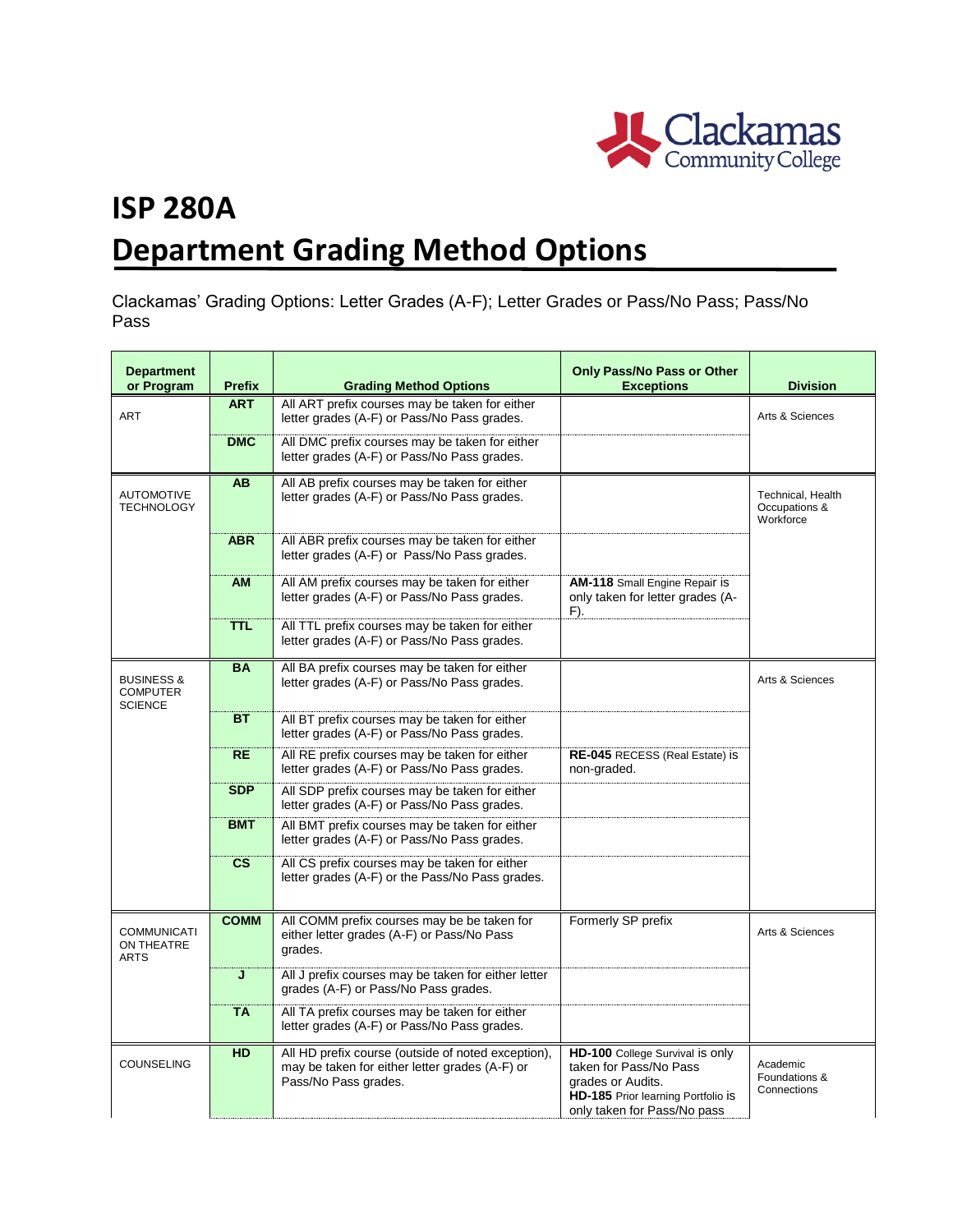|                                                          |             |                                                                                                                                     | grades.                                                                                                                                                           |                                                 |
|----------------------------------------------------------|-------------|-------------------------------------------------------------------------------------------------------------------------------------|-------------------------------------------------------------------------------------------------------------------------------------------------------------------|-------------------------------------------------|
|                                                          |             |                                                                                                                                     |                                                                                                                                                                   |                                                 |
|                                                          | <b>CWE</b>  | All CWE prefix courses that are not seminars<br>may be taken for either letter grades (A-F) or<br>Pass/No Pass grades.              | CWE seminars are non-<br>graded.                                                                                                                                  |                                                 |
|                                                          | <b>EST</b>  | All EST prefix courses may be taken for either<br>letter grades (A-F) or Pass/No Pass grades.                                       |                                                                                                                                                                   |                                                 |
|                                                          | <b>FYE</b>  | All FYE prefix courses may be taken as either<br>letter grades (A-F) or Pass/No Pass grades.                                        |                                                                                                                                                                   |                                                 |
|                                                          | <b>OST</b>  | All OST prefix courses may be taken for either<br>letter grades (A-F) or Pass/No Pass grades.                                       |                                                                                                                                                                   |                                                 |
| EDUCATION,<br><b>HUMAN SERV</b><br>& CRIMINAL<br>JUSTICE | <b>CJA</b>  | All CJA prefix courses may be taken for either<br>letter grades (A-F) or Pass/No Pass grades.                                       |                                                                                                                                                                   | Technical, Health<br>Occupations &<br>Workforce |
|                                                          | <b>ECE</b>  | All ECE prefix courses may be taken for either<br>letter grades (A-F) or Pass/No Pass grades.                                       |                                                                                                                                                                   |                                                 |
|                                                          | ED.         | All ED prefix courses may be taken for either<br>letter grades (A-F) or the Pass/No Pass grades.                                    |                                                                                                                                                                   |                                                 |
|                                                          | <b>ELC</b>  |                                                                                                                                     | All ELC workshops are non-<br>graded.                                                                                                                             |                                                 |
|                                                          | <b>EM</b>   | EM-101 Introduction to Emergency Management &<br><b>EM-280</b> Emergency Management/ CWE are only<br>taken for letter grades (A-F). | All other EM prefix courses are<br>only taken for Pass/No Pass<br>grades.                                                                                         |                                                 |
|                                                          | <b>FRP</b>  | All FRP prefix coursesmay be taken for either<br>letter grades (A-F) or Pass/No Pass grades.                                        |                                                                                                                                                                   |                                                 |
|                                                          | <b>GRN</b>  | All GRN prefix courses may be taken for letter<br>grades (A-F) or Pass/No Pass grades.                                              |                                                                                                                                                                   |                                                 |
|                                                          | <b>HDF</b>  | All HDF prefix courses may be taken for either<br>letter grades (A-F) or Pass/No Pass grades.                                       |                                                                                                                                                                   |                                                 |
|                                                          | <b>HS</b>   | All HS prefix courses (outside of noted<br>exception) may be taken for letter grades<br>(A-F) or Pass/No Pass grades.               | HS-130 Introduction to Hospice<br>Care can only be taken for<br>Pass/No Pass grades.<br>HS-165 Activity Director can only<br>be taken for Pass/No Pass<br>grades. |                                                 |
|                                                          | LE          | All LE prefix courses may be taken for letter<br>grades (A-F) or Pass/No Pass grades.                                               |                                                                                                                                                                   |                                                 |
| <b>ENGINEERING</b><br><b>SCIENCES</b>                    | <b>ENGR</b> | All ENGR prefix courses may be taken either for<br>letter grades (A-F) or Pass/No Pass grades.                                      | Formerly GE and EE prefixes.                                                                                                                                      | Arts & Sciences                                 |
|                                                          | <b>WET</b>  | All WET prefix courses may be taken either for<br>letter grades (A-F) or Pass/No Pass grades.                                       | Formerly WQT prefix.                                                                                                                                              |                                                 |
| <b>ENGLISH</b>                                           | <b>ENG</b>  | All ENG prefix courses may be taken for letter<br>grades (A-F) or Pass/No Pass grades.                                              |                                                                                                                                                                   | Academic<br>Foundations &<br>Connections        |
|                                                          | <b>WR</b>   | All WR prefix courses numbered above 100 may<br>be taken for letter grades (A-F) or Pass/No Pass<br>grades.                         | <b>WR-090</b> Fundamentals of<br>English & WR-095 Paragraph to<br>Essay are only taken for<br>Pass/No Pass grades.                                                |                                                 |
|                                                          | <b>WRD</b>  | WRD-098 may be taken for letter grades (A-F) or<br>Pass/No Pass grades.                                                             |                                                                                                                                                                   |                                                 |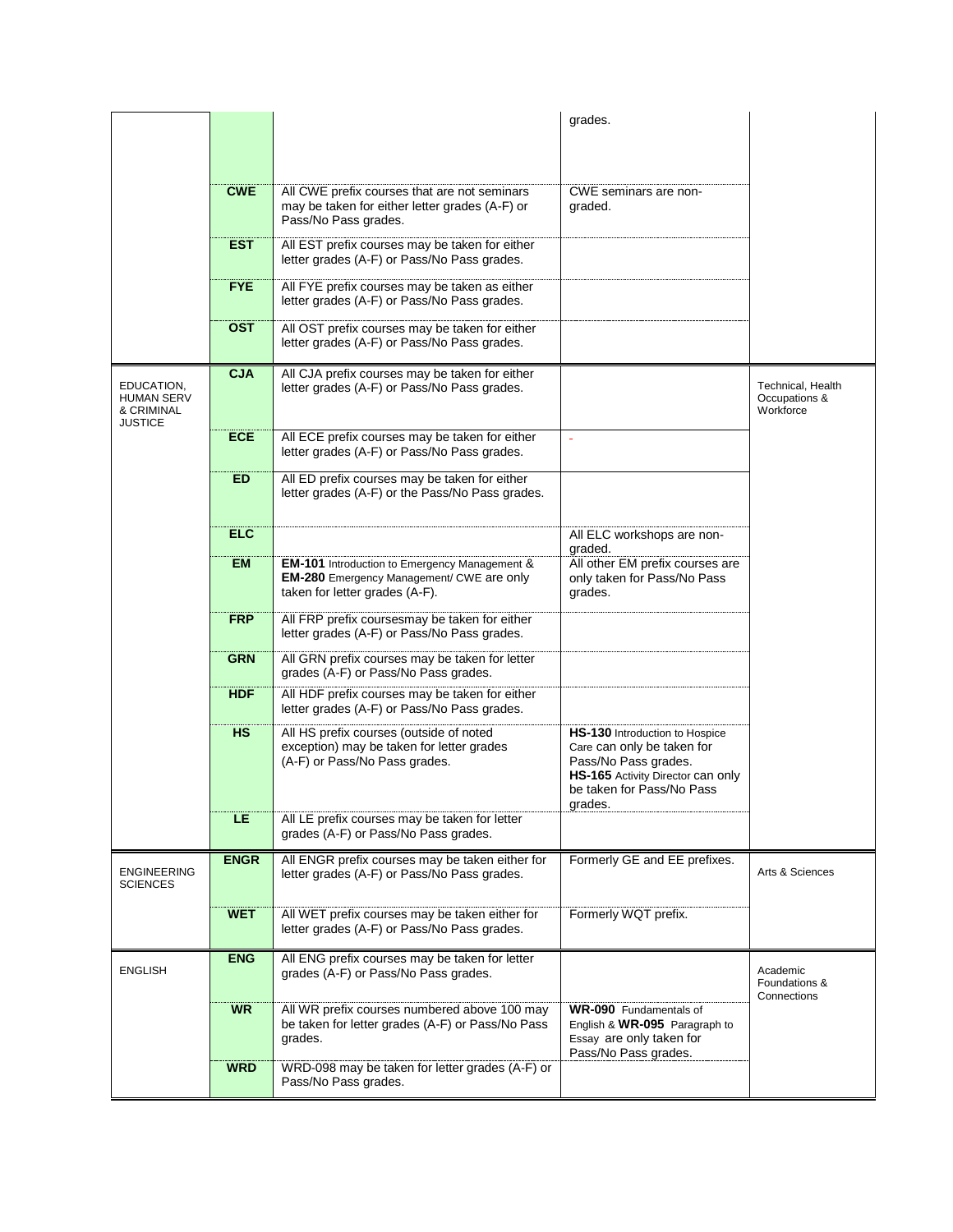| ENGLISH AS A<br>SECOND                 | <b>ENL</b> | All ENL prefix courses are only taken for either<br>letter grades (A-F) or Pass/No Pass grades.                                   |                                                                                                                                                                                                                | Academic<br>Foundations &<br>Connections        |
|----------------------------------------|------------|-----------------------------------------------------------------------------------------------------------------------------------|----------------------------------------------------------------------------------------------------------------------------------------------------------------------------------------------------------------|-------------------------------------------------|
| LANGUAGE                               | <b>ESL</b> |                                                                                                                                   | All ESL prefix courses are only<br>taken for Pass/No Pass<br>grades. Taking ESL courses for<br>audit is ok.<br><b>ESL-010 ESL Tutoring (Literacy)</b><br>is non-graded.                                        |                                                 |
|                                        | <b>PIE</b> |                                                                                                                                   | All PIE prefix courses are only<br>taken for Pass/No Pass<br>grades. Taking PIE courses for<br>audit is ok.<br>PIE-070 Computer Lab is non-<br>graded.                                                         |                                                 |
| HEALTH/PE/<br><b>ATHLETICS</b>         | HE         | All HE prefix courses may be taken for either<br>letter grades (A-F) or Pass/No Pass grades.                                      | HE-252 First Aid/CPR/AED is<br>only taken for letter grades (A-<br>F).                                                                                                                                         | Academic<br>Foundations &<br>Connections        |
|                                        | <b>HPE</b> | All HPE prefix courses may be taken for either<br>letter grades (A-F) or Pass/No Pass grades.                                     |                                                                                                                                                                                                                |                                                 |
|                                        | <b>PE</b>  | All PE prefix courses (outside of noted<br>exceptions) may be taken for either letter grades<br>(A-F) or Pass/No Pass grades.     | PE-131 Introduction to Physical<br>Education,<br>PE-194 Professional Activities,<br>PE-270, Sport & Exercise<br>Psychology,<br>PE-294 Professional Activities<br>are only taken for letter grades<br>$(A-F)$ . |                                                 |
| <b>HEALTH</b><br><b>SCIENCES</b>       | <b>CLA</b> | Required courses for the Clinical Lab Assistant<br>program are only taken for letter grades (A-F).                                |                                                                                                                                                                                                                | Technical, Health<br>Occupations &<br>Workforce |
|                                        | <b>DA</b>  | Required courses for the Dental Assistant are<br>only taken for letter grades (A-F).                                              |                                                                                                                                                                                                                |                                                 |
|                                        | <b>EMT</b> | All EMT prefix courses may be taken for either<br>letter grades (A-F) or Pass/No Pass grades.                                     |                                                                                                                                                                                                                |                                                 |
|                                        | <b>FN</b>  | All FN prefix courses may be taken for either<br>letter grades (A-F) or Pass/No Pass grades.                                      |                                                                                                                                                                                                                |                                                 |
|                                        | <b>HPD</b> |                                                                                                                                   | All HPD workshops are non-<br>graded.                                                                                                                                                                          |                                                 |
|                                        | МA         | Required courses for the Medical Assistant<br>programs (outside of noted exception) are only<br>taken for letter grades (A-F).    | Medical Assistant clinicals are<br>only taken for Pass/No Pass<br>grades.                                                                                                                                      |                                                 |
|                                        | <b>NRS</b> | All required NRS prefix courses in the Nursing<br>program (outside of noted exception) are only<br>taken for letter grades (A-F). | All Nursing clinicals/<br>externships are only Pass/No<br>Pass grades.                                                                                                                                         |                                                 |
|                                        | <b>NUR</b> | All NUR prefix courses (outside of noted<br>exception) are letter grades (A-F) only.                                              | Nursing Assistant clinicals/<br>externships are only taken for<br>Pass/No Pass grades.<br><b>NUR-160 Fluid &amp; Electrolytes</b><br>may be taken as letter grade<br>(A-F) or Pass/No Pass grades.             |                                                 |
| <b>HORTICULTUR</b><br>Е                | <b>HOR</b> | All HOR prefix courses are taken for either letter<br>grades (A-F) or Pass/No Pass.                                               | Students seeking a<br>Horticulture degree need to<br>take HOR courses for letter<br>grades (A-F) only.                                                                                                         | Arts & Sciences                                 |
| LIBRARY                                | <b>LIB</b> | All LIB prefix courses may be taken for either<br>letter grades (A-F) or Pass/No Pass grades.                                     |                                                                                                                                                                                                                | Arts & Sciences                                 |
| MANUFACTURI<br>ΝG<br><b>TECHNOLOGY</b> | <b>CAD</b> | All CAD prefix courses may be taken for either<br>letter grades (A-F) or Pass/No Pass grades.                                     |                                                                                                                                                                                                                | Technical, Health<br>Occupations &<br>Workforce |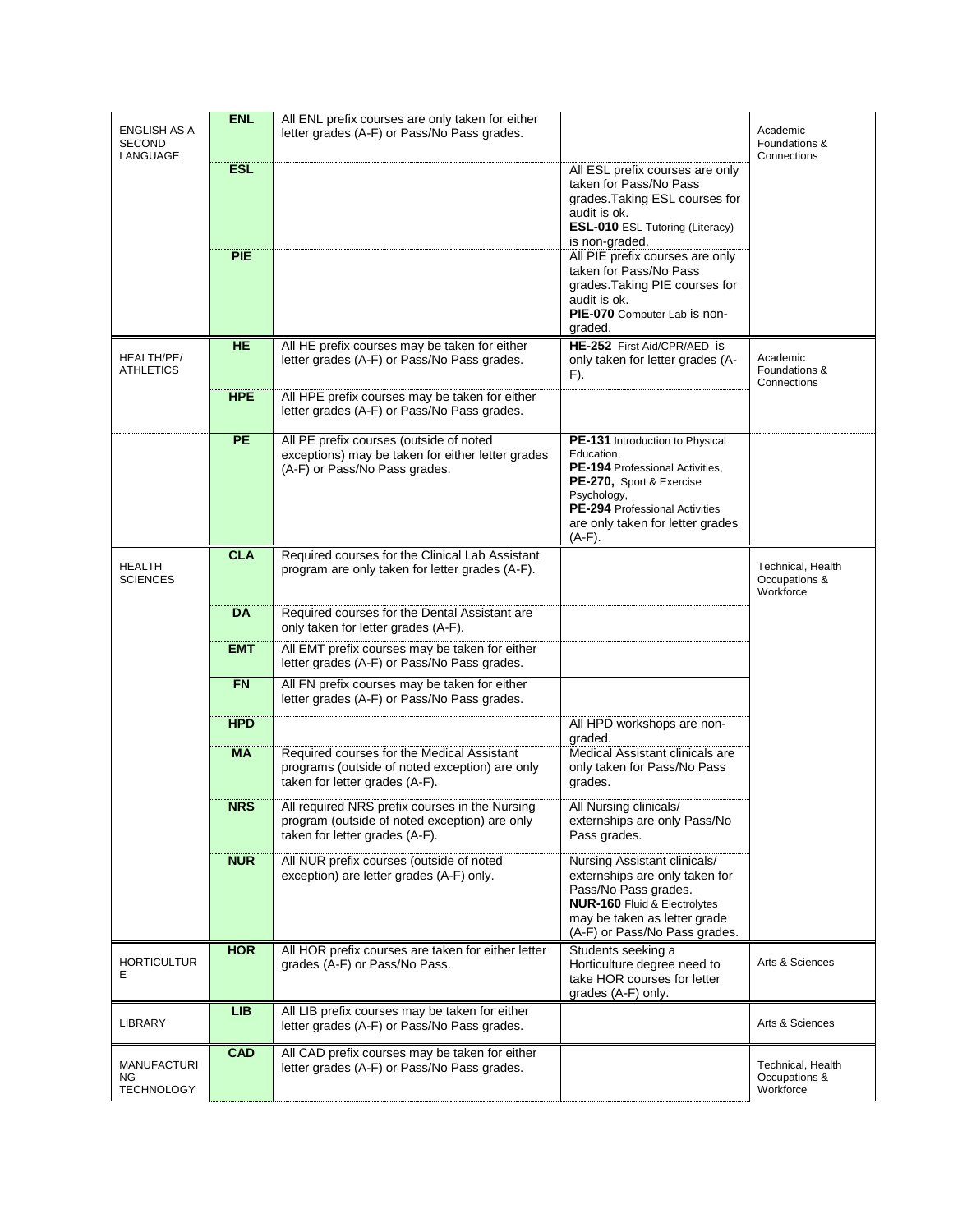|                              | <b>CDT</b> | All CDT prefix courses may be taken for either<br>letter grades (A-F) or Pass/No Pass grades.             |                                                                                                                                                                    |                                          |
|------------------------------|------------|-----------------------------------------------------------------------------------------------------------|--------------------------------------------------------------------------------------------------------------------------------------------------------------------|------------------------------------------|
|                              | EET        | All EET prefix courses may be taken for either<br>letter grades (A-F) or Pass/No Pass grades.             |                                                                                                                                                                    |                                          |
|                              | <b>ESH</b> | All ESH prefix courses may be taken for either<br>letter grades (A-F) or Pass/No Pass grades.             |                                                                                                                                                                    |                                          |
|                              | <b>GIS</b> | All GIS prefix courses may be taken for either<br>letter grades (A-F) or Pass/No Pass grades.             |                                                                                                                                                                    |                                          |
|                              | <b>MET</b> | All MET prefix courses may be taken for either<br>letter grades (A-F) or Pass/No Pass grades.             |                                                                                                                                                                    |                                          |
|                              | <b>MFG</b> | All MFG prefix courses may be taken for either<br>letter grades (A-F) or Pass/No Pass grades.             |                                                                                                                                                                    |                                          |
|                              | QS         | All QS prefix courses may be taken either for<br>letter grades (A-F) or Pass/No Pass grades.              |                                                                                                                                                                    |                                          |
|                              | <b>RET</b> | All RET prefix courses may be taken for either<br>letter grades (A-F) or Pass/No Pass grades.             |                                                                                                                                                                    |                                          |
|                              | <b>SM</b>  | All SM prefix courses may be taken for either<br>letter grades (A-F) or Pass/No Pass grades.              |                                                                                                                                                                    |                                          |
|                              | <b>WLD</b> | All WLD prefix courses may be taken for either<br>letter grades (A-F) or Pass/No Pass grades.             |                                                                                                                                                                    |                                          |
| <b>MATHEMATICS</b>           | <b>MTH</b> | All MTH prefix courses may be taken for either<br>letter grades (A-F) or Pass/No Pass grades.             | <b>MTH-052</b> Medical Calculations for<br>Nurses & MTH-054 Medical<br><b>Calculations for Medical Assistants</b><br>are only taken for letter grades<br>$(A-F)$ . | Academic<br>Foundations &<br>Connections |
| <b>MUSIC</b>                 | <b>MUP</b> | All MUP prefix courses may be taken for either<br>letter grades (A-F) or Pass/No Pass grades.             |                                                                                                                                                                    | Arts & Sciences                          |
|                              | <b>MUS</b> | All MUS prefix courses may be taken for either<br>letter grades (A-F) or Pass/No Pass grades.             | Midi Labs: MUS-101L, 102L,<br>103L, 111L, 113L, 211L,<br>212L, 213L are only taken for<br>letter grades (A-F).                                                     |                                          |
| <b>SCIENCES</b>              | <b>ASC</b> | All ASC prefix courses may be taken as either<br>letter grades (A-F) or the Pass/No Pass grade<br>option. | ASC lab grades are part of the<br>course lecture grade.                                                                                                            | Arts & Sciences                          |
|                              | <b>BI</b>  | All BI prefix courses may be taken as either letter<br>grades (A-F) or Pass/No Pass grades.               | BI lab grades are part of the<br>course lecture grade.                                                                                                             |                                          |
|                              | <b>BOT</b> | All BOT prefix courses may be taken as either<br>letter grades (A-F) or the Pass/No Pass grade<br>option. | BOT lab grades are part of the<br>course lecture grade.                                                                                                            |                                          |
|                              | <b>CH</b>  | All CH prefix courses may be taken as either<br>letter grades (A-F) or Pass/No Pass grades.               | CH lab grades are part of the<br>course lecture grade.                                                                                                             |                                          |
|                              | <b>ESR</b> | All ESR prefix courses may be taken as either<br>letter grades (A-F) or Pass/No Pass grades.              | ESR lab grades are part of the<br>course lecture grade.                                                                                                            |                                          |
|                              | G          | All G prefix courses may be taken as either letter<br>grades (A-F) or Pass/No Pass grades.                | G lab grades are part of the<br>course lecture grade.                                                                                                              |                                          |
|                              | <b>GS</b>  | All GS prefix courses may be taken as either<br>letter grades (A-F) or Pass/No Pass grades.               | GS lab grades are part of the<br>course lecture grade.                                                                                                             |                                          |
|                              | <b>PH</b>  | All PH prefix courses may be taken as either<br>letter grades (A-F) or Pass/No Pass grades.               | PH lab grades are part of the<br>course lecture grade.                                                                                                             |                                          |
|                              | z          | All Z prefix courses may be taken as either letter<br>grades (A-F) or Pass/No Pass grades.                | Z lab grades are part of the<br>course lecture grade.                                                                                                              |                                          |
| <b>SKILLS</b><br>DEVELOPMENT | <b>ABE</b> |                                                                                                           | All ABE prefix courses are only<br>taken for Pass/No Pass<br>grades.                                                                                               | Academic<br>Foundations &<br>Connections |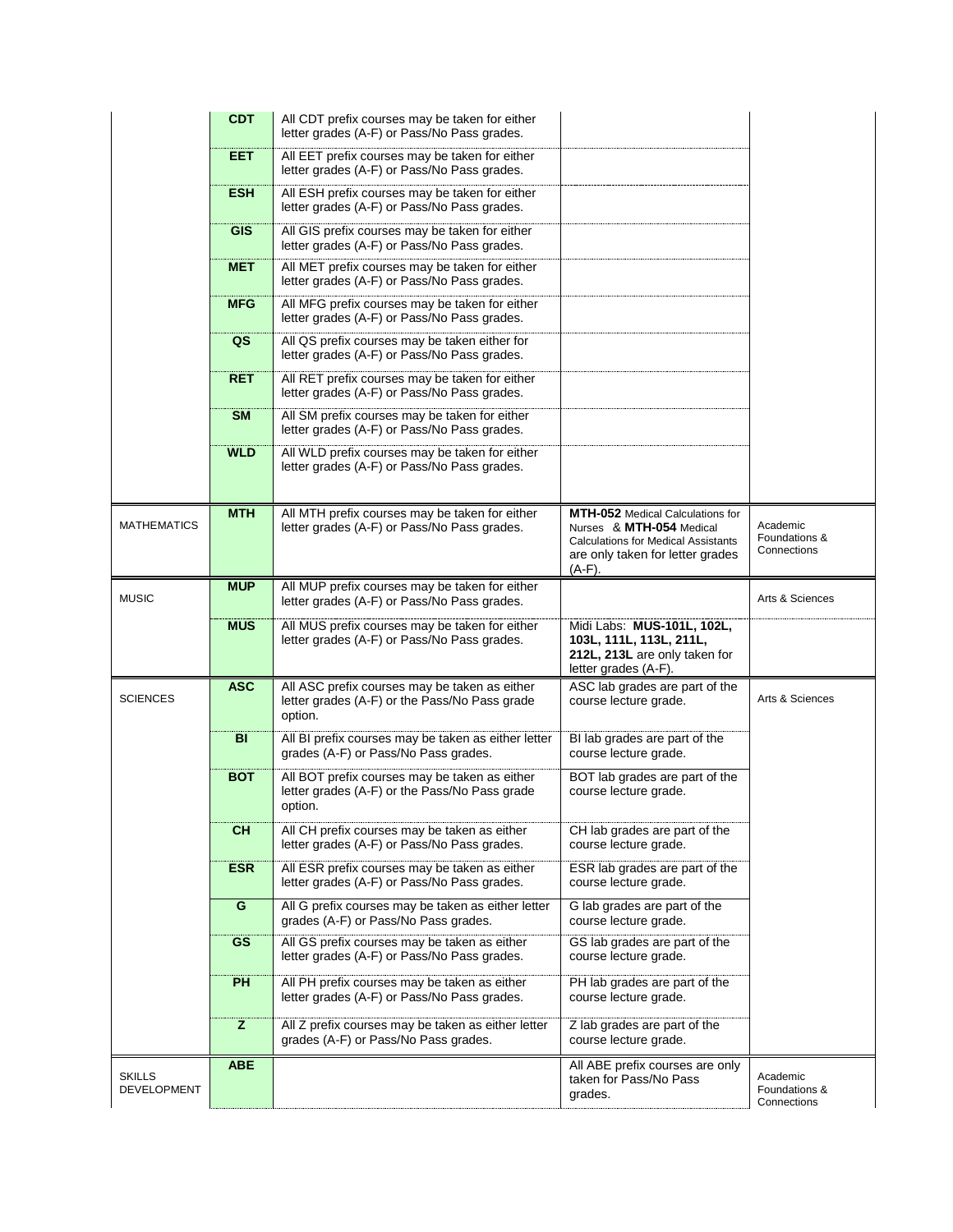|                                  | <b>ASE</b>   |                                                                                                                                     | All ASE prefix courses and<br>sections offered for ASE in<br>other prefixes are only taken<br>for Pass/No Pass grades.                                                                                                                                                                                                                                                                                                                                |                 |
|----------------------------------|--------------|-------------------------------------------------------------------------------------------------------------------------------------|-------------------------------------------------------------------------------------------------------------------------------------------------------------------------------------------------------------------------------------------------------------------------------------------------------------------------------------------------------------------------------------------------------------------------------------------------------|-----------------|
|                                  | EL.          | All EL prefix courses may be taken as either<br>letter grades (A-F) or Pass/No Pass grades.                                         | EL-120 Early College Odyssey is<br>only taken for Pass/No Pass<br>grades.                                                                                                                                                                                                                                                                                                                                                                             |                 |
|                                  | <b>GED</b>   |                                                                                                                                     | All GED prefix courses are<br>only taken for Pass/No Pass<br>grades.                                                                                                                                                                                                                                                                                                                                                                                  |                 |
|                                  | <b>MTH</b>   | All non-remedial MTH prefix courses may be<br>taken as either letter grades (A-F) or Pass/No<br>Pass grades.                        | <b>MTH-010A</b> Fractions:<br>Multiplication & Division,<br>MTH-010B Fractions: Adding &<br>MTH-<br>Subtracting,<br>010C Decimals,<br>MTH-010D Rates & Metric<br>MTH-<br>Measurements,<br>020A Proportions & Percentages,<br>MTH-020B Percents, Powers &<br><b>MTH-020C</b><br>Geometry,<br>Areas, Angles & Triangles,<br>MTH-020D Geometry &<br>Averages, and<br>MTH-<br>060A Introducation to Algebra are<br>only taken for Pass/No Pass<br>grades. |                 |
|                                  | <b>RD</b>    | RD-090 Intermediate Reading Skills<br>RD-115 College Reading may be taken for either<br>letter grades (A-F) or Pass/No Pass grades. | RD-080 Basic Reading Skills is<br>only taken for Pass/No Pass<br>grades.                                                                                                                                                                                                                                                                                                                                                                              |                 |
|                                  | <b>WR</b>    | All non-remedial WR prefix courses may be<br>taken as either letter grades (A-F) or Pass/No<br>Pass grades.                         | <b>WR-080 Basic Writing Skills is</b><br>only taken for Pass/No Pass<br>grades.                                                                                                                                                                                                                                                                                                                                                                       |                 |
|                                  | <b>WRD</b>   | WRD-090 may be taken as either letter grades<br>(A-F) or Pass/No Pass grades.                                                       |                                                                                                                                                                                                                                                                                                                                                                                                                                                       |                 |
| <b>SOCIAL</b><br><b>SCIENCES</b> | <b>ANT</b>   | All ANT prefix courses may be taken for either<br>letter grades (A-F) or Pass/No Pass grades.                                       |                                                                                                                                                                                                                                                                                                                                                                                                                                                       | Arts & Sciences |
|                                  | EC           | All EC prefix courses may be taken for either<br>letter grades (A-F) or Pass/No Pass grades.                                        |                                                                                                                                                                                                                                                                                                                                                                                                                                                       |                 |
|                                  | <b>GEO</b>   | All GEO prefix courses may be taken for either<br>letter grades (A-F) or Pass/No Pass grades.                                       |                                                                                                                                                                                                                                                                                                                                                                                                                                                       |                 |
|                                  | <b>HST</b>   | All HST prefix courses may be taken for either<br>letter grades (A-F) or Pass/No Pass grades.                                       |                                                                                                                                                                                                                                                                                                                                                                                                                                                       |                 |
|                                  | <b>HUM</b>   | All HUM prefix courses may be taken for either<br>letter grades (A-F) or Pass/No Pass grades.                                       |                                                                                                                                                                                                                                                                                                                                                                                                                                                       |                 |
|                                  | <b>PHL</b>   | All PHL prefix courses may be taken for either<br>letter grades (A-F) or Pass/No Pass grades.                                       |                                                                                                                                                                                                                                                                                                                                                                                                                                                       |                 |
|                                  | <b>PS</b>    | All PS prefix courses may be taken for either<br>letter grades (A-F) or Pass/No Pass grades.                                        |                                                                                                                                                                                                                                                                                                                                                                                                                                                       |                 |
|                                  | <b>PSY</b>   | All PSY prefix courses may be taken for either<br>letter grades (A-F) or Pass/No Pass grades.                                       |                                                                                                                                                                                                                                                                                                                                                                                                                                                       |                 |
|                                  | $\mathsf{R}$ | All R prefix courses may be taken for either letter<br>grades (A-F) or Pass/No Pass grades.                                         |                                                                                                                                                                                                                                                                                                                                                                                                                                                       |                 |
|                                  | <b>SOC</b>   | All SOC prefix courses may be taken for either<br>letter grades (A-F) or Pass/No Pass grades.                                       |                                                                                                                                                                                                                                                                                                                                                                                                                                                       |                 |
|                                  | <b>SSC</b>   | All SSC prefix courses may be taken for either<br>letter grades (A-F) or Pass/No Pass grades.                                       |                                                                                                                                                                                                                                                                                                                                                                                                                                                       |                 |
|                                  | <b>WS</b>    | All WS prefix courses may be taken for either<br>letter grades (A-F) or Pass/No Pass grades.                                        |                                                                                                                                                                                                                                                                                                                                                                                                                                                       |                 |